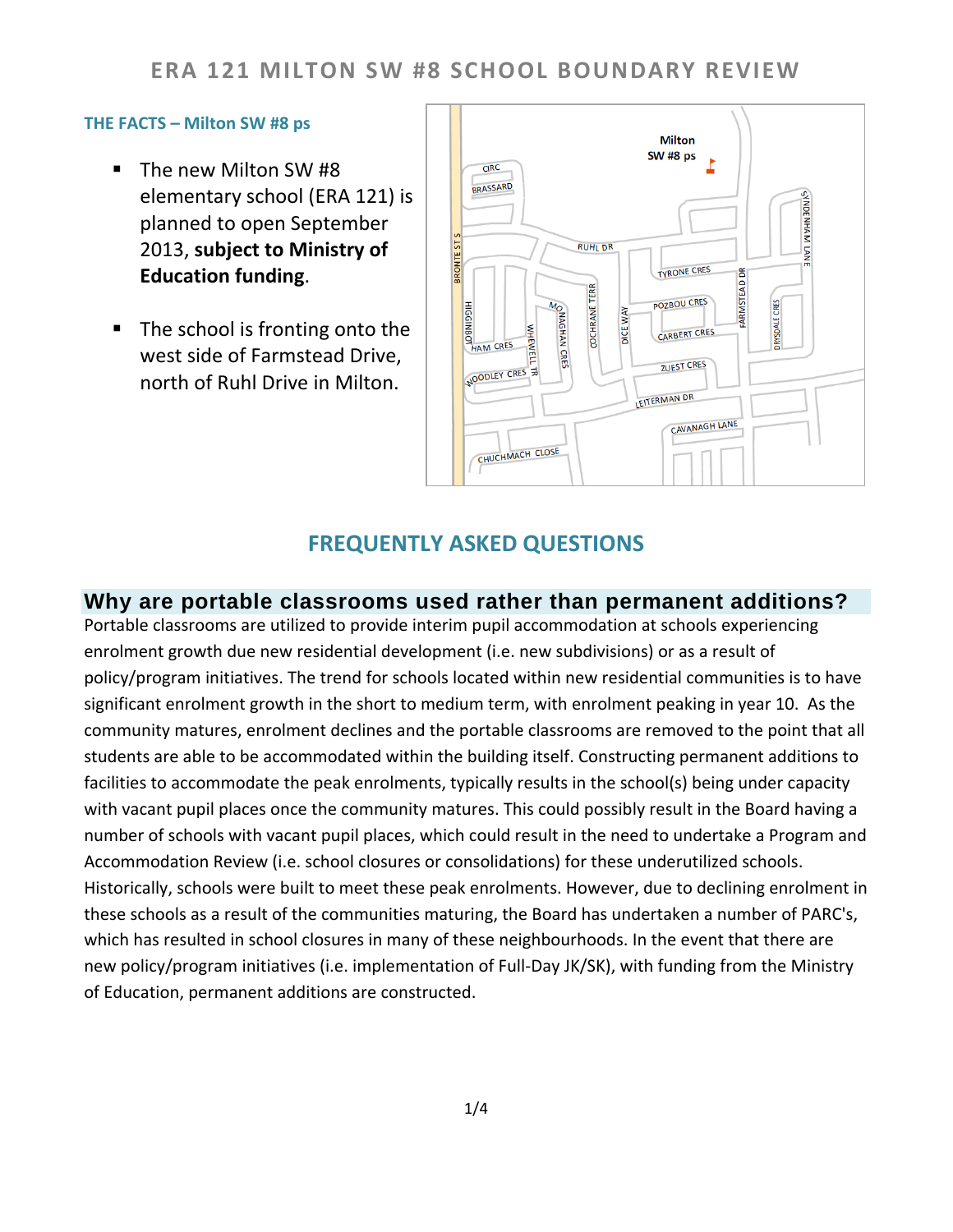## **Will Milton #8 open with portables?**

Typically, new schools located in new neighbourhoods will have portables on site to accommodate enrolments. The timing for the placement of portables will depend on factors such as demographics, the established boundary and program offerings at the school.

## **If students are redirected to the EC Drury HS, will they be sharing the facility with high school students?**

No. Effective September 2012, high school students from EC Drury HS will be relocated to Craig Kielburger Secondary School. For more information [click here.](http://www.hdsb.ca/aboutus/Planning/Reviews/Pages/MiltonSRA.aspx)

## **Why are you moving forward with the Milton #8 review when the school has not been given funding approvals, meanwhile Milton #7 has received funding and the review has been delayed until later in 2012?**

The PL Robertson PS/Milton #8 area (ERA 121) is facing accommodation pressures for September 2012 that require an interim accommodation plan. Consideration is being given to provide accommodation relief to PL Robertson PS and to where Milton #8 students can be housed until the new school is constructed. Milton #7 ps (ERA 120)was delayed due to the timing of the purchase and will not be ready for September of 2012 as planned. There is no need to complete the boundary review for ERA 120 at the present time, since the school will not open until September 2013.

## **Will the new school offer full day every day kindergarten?**

Full day JK/SK is being implemented gradually by the Ministry of Education, with full roll out by 2014. The start date is yet to be determined, but it will either be September 2013 or September 2014. In the mean time, kindergarten programs will be delivered using the all day alternate day delivery model.

## **What is the boundary for the new school? What grades will be offered?**

When new schools open, a **Boundary Review process** is initiated for establishing the school's boundary and determining the program structure (i.e. whether or not the school will offer French Immersion and if so, which grades). The boundary review process started in the December 2011, with a decision to be voted upon by trustees in March 2012. There will be a public meeting to identify various boundary options and solicit community feedback.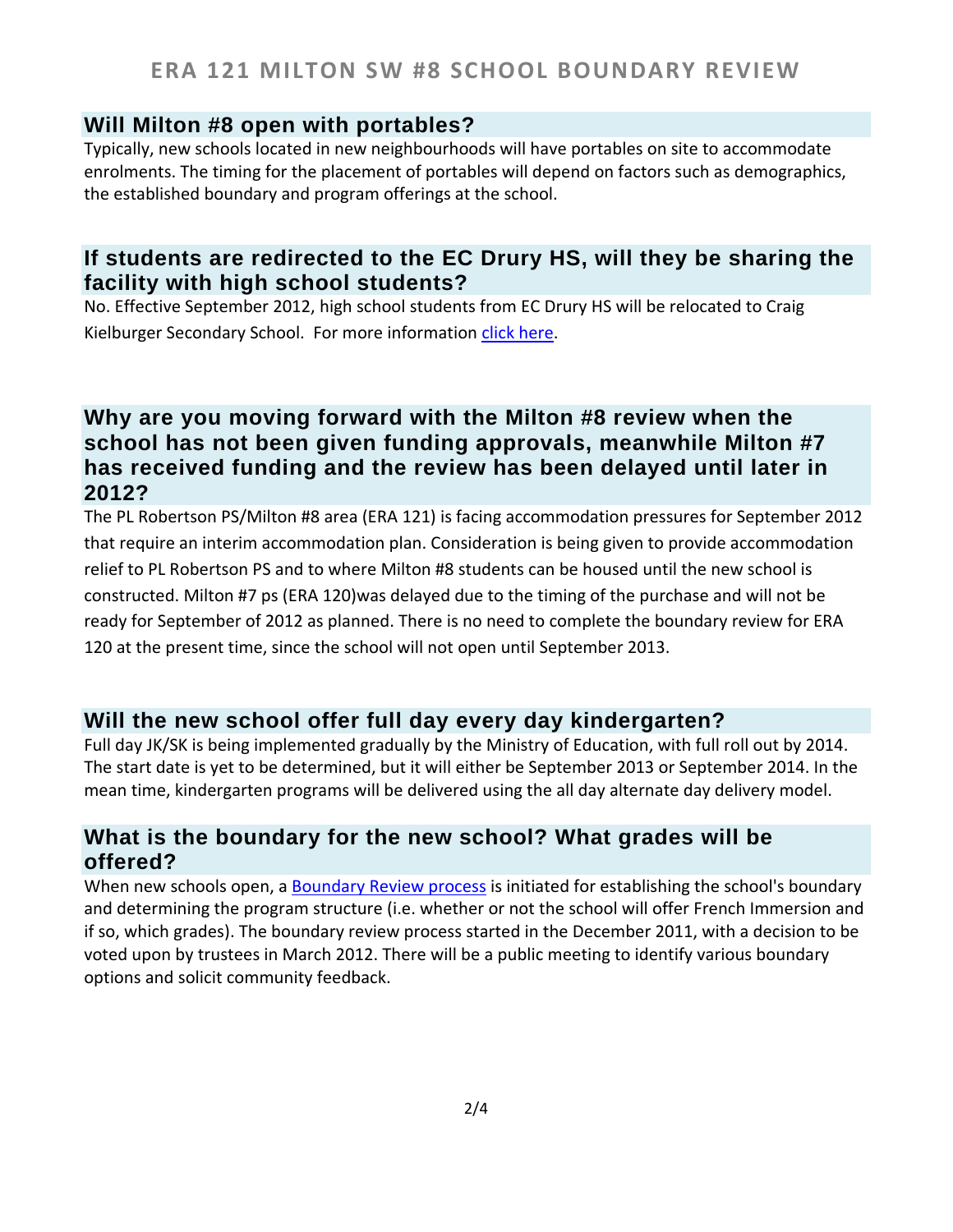## **How will I be kept informed about the boundary process?**

When the Boundary Review Committee has news and information to share with the community, it could be done through a variety of means such as ads in the newspaper (for public meetings), messages/flyers from your school, emails and website updates posted to [http://www.hdsb.ca](http://www.hdsb.ca/)

### **How long does it take to build a school?**

Construction of a new elementary school typically takes 12-14 months. Further information about school construction and timelines can be viewed by [clicking here.](http://www.hdsb.ca/aboutus/FacilityServices/Pages/Construction.aspx)

## **How big will the school be?**

The new elementary school is planned to open as a 740 pupil place school.

#### **What will the name of the school be?**

HDSB names new schools in accordance with the [Naming New Schools](http://www.hdsb.ca/Policy/Naming%20New%20Schools.pdf) procedure. This is a consultative procedure which welcomes community input. The Board of Trustees will make the final decision based on a shortlist of potential names in the spring of 2012.

## **What is Grandparenting?**

Grandparenting is a decision to allow existing students of a specific grade(s) in a neighbourhood(s) or geographic area(s) to remain at their current school until they complete a particular grade at that school (e.g., grade 8). This usually occurs in situations where changes to school boundaries have taken place. When not grandparented, change in boundaries would normally require affected students to change schools. Students being grandparented are provided transportation subject to the HDSB transportation policies. Siblings of students that have been grandparented will be directed (unless otherwise stated) to the designated school as per the new approved school boundary. Students preferring not to be grandparented may apply for Optional Attendance as per the **Board's** [Administrative Procedure.](http://www.hdsb.ca/Policy/Optional%20Attendance-2010.pdf) Historically, the Halton District School Board has made an effort to grandparent students in their graduating year.

## **Will there be a "Gifted" program for the new Milton #8 school?**

W.I. Dick PS is the designated school for the Gifted Program for Milton elementary students. At this time, School Services does not envision opening up an additional Gifted Program at the new elementary school.

## **When will the final decision be made?**

Please note that no boundary decisions have been made at this time. These decisions will be made by the Board of Trustees in March 2012. Immediately following, all affected schools and students will be informed of the changes, which will be effective September 2012.

## **Will the new school have before and after care available on site?**

No determination has been made on whether or not the new school will open with child care available. This will be decided closer to the opening of the school. It should be noted that the three schools to open most recently in Milton do have child care on site. HDSB communicates with the YMCA and MCRC about the provision of child care in HDSB schools.